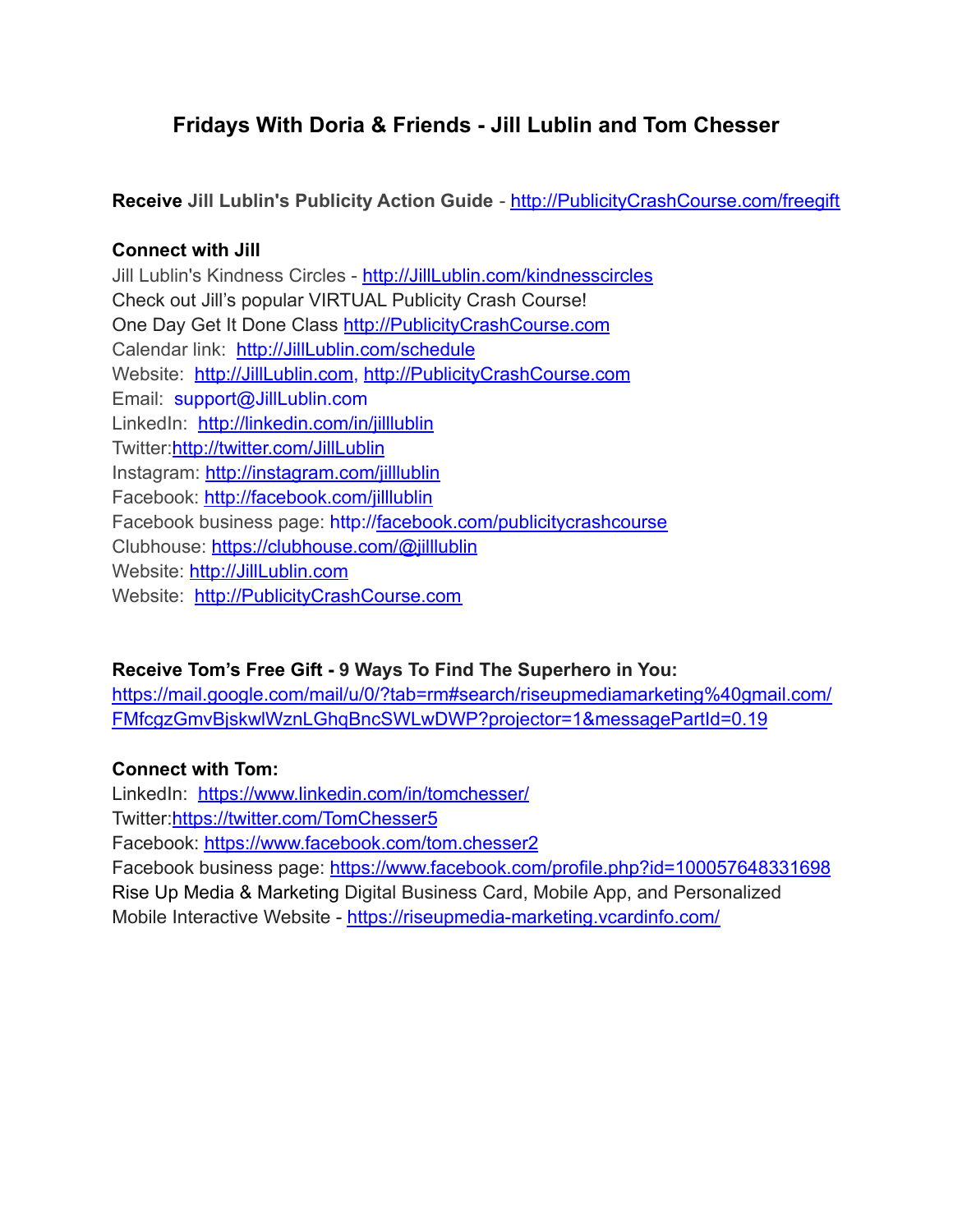Tom Chesser

- Business Innovators magazine has been used by many celebrities to get their world out
- Authority press wire syndicate to major new sources
- To get your message out there, you want to use recognition by a third party
- Share your book or your story and these networks will automatically be picked up and be syndicated across many other media sources

#### Jill Lublin

- You all have a message
- No matter where you are in your career, you have something to share
- Publicity gives you the 3 M's magnetize, monetize, and multiply
- In today's marketplace, trust is essential
- Create the "I've heard of you somewhere" factor
- Everyone you can think of has been made because of publicity

Joy Noland

- Discussed how sports experts use publicity
- If you come to the table believing in what you really do, that is what creates exponential impact
- Most people think athletes are being paid to play a game, but they are really being paid to perform when they are under pressure
- When he was playing in the minors, a sports agent who is a publicity specialist for athletes approached him
	- Because he believed in himself to perform, they started bringing him contracts from high-level brands
- Don't be afraid to perform under pressure
- Everyone here has a gift or talent
- Ask yourself "do I believe in my gift?", once you are clear, then you collaborate with experts to help you share your message

How to become an expert in your field

- You are a brand
- Distributing and indexing your message across networks gives you power
- When you win an award, write an article about how much you appreciate the award, that you are a top expert in your field, and share why the award is important to you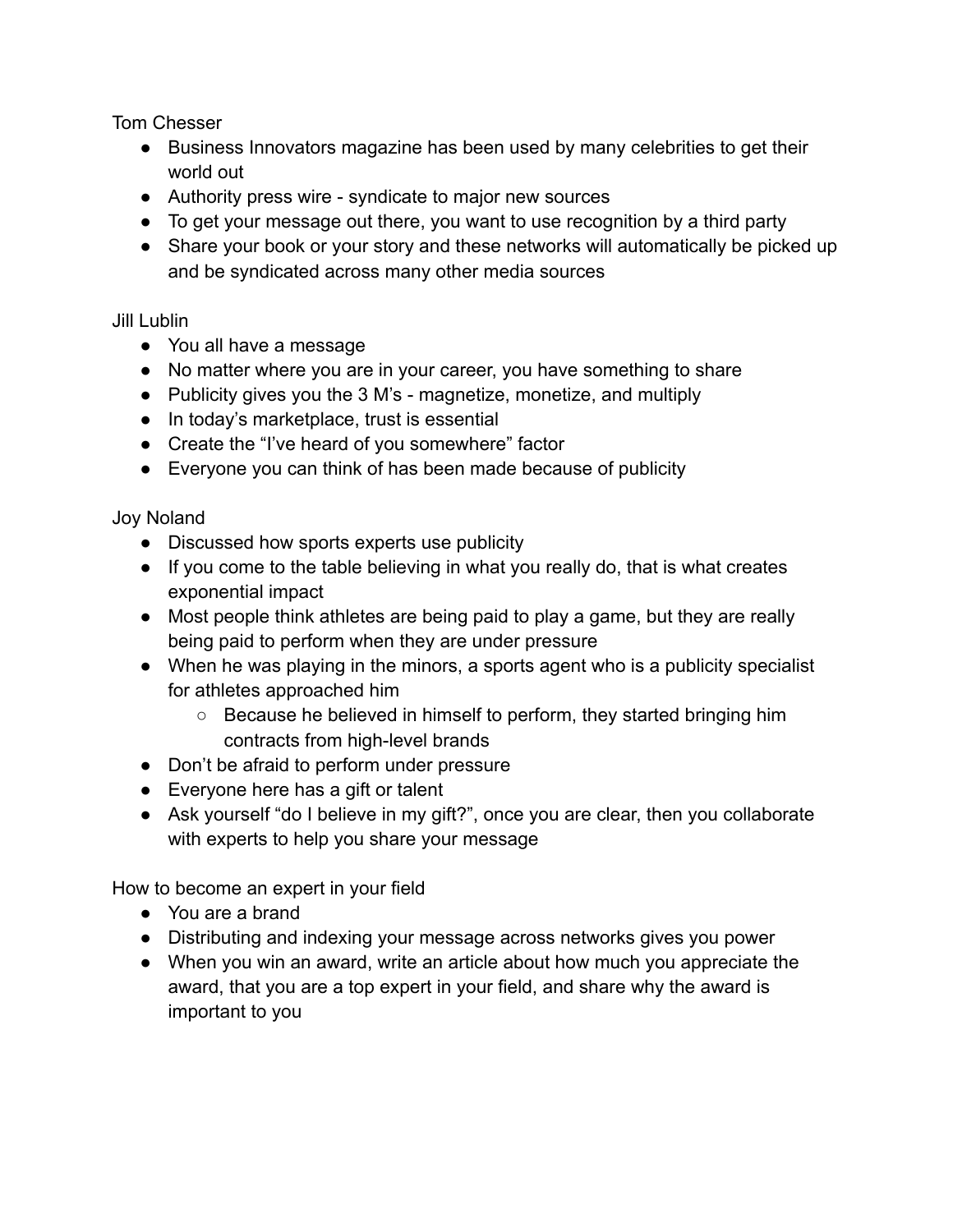How to customize your message

- You can shift the narrative about your topic by shifting the language you use
- You need to be speaking and talking in headlines
- What is the problem out there? Get off of what you do, or as Jill calls it, "beat the chest publicity" and focus on what is the problem out there that you provide a solution for
- Get creative so you can be the one who is the expert talking about hot topics
- Create and customize a message that is relevant and authentic and evolve your message
- Look at your message every 30 days to make sure it is congruent
- When Jill has a new book, she customizes her message
- Have an overarching umbrella for your message and be flexible to adjust your message so you can address the topics that are most relevant
- Shift and pivot your message to what story is essential use everything you have got - you want to be the voice that is heard
- You watch for everything that is happening launches, books, celebrities all of it matters
- There is a war and we are all stressed by it if you are in the comfort business, you need to be talking about it
	- Mindset, mental health, anxiety, depression are all very relevant topics today
- Always be looking at what is going on
- The great resignation be talking about this topic if you are a leadership coach
- Have it be so that it serves your message and others always be giving value think and speak in headlines because on average, interviews are only 4 min long
- Create a message that is memorable
- Ask yourself, when you speak "where does it land with people?"

Be an authority in your field

- What need do you have a solution for?
- Without a solution, there is no sale
- Look to get branded as an authority brand and then capitalize and monetize that
- When Tom writes the article, he can put a sponsor in the article when you can show the sponsor the distribution report of where that article went, you will get their attention and they may put you on their show or find other ways to help you get your message out there
- When Tom writes an article, it gets distributed to over 600 networks because it's a media-worthy story
- Find out what the need is first and then match your story and your solution with the need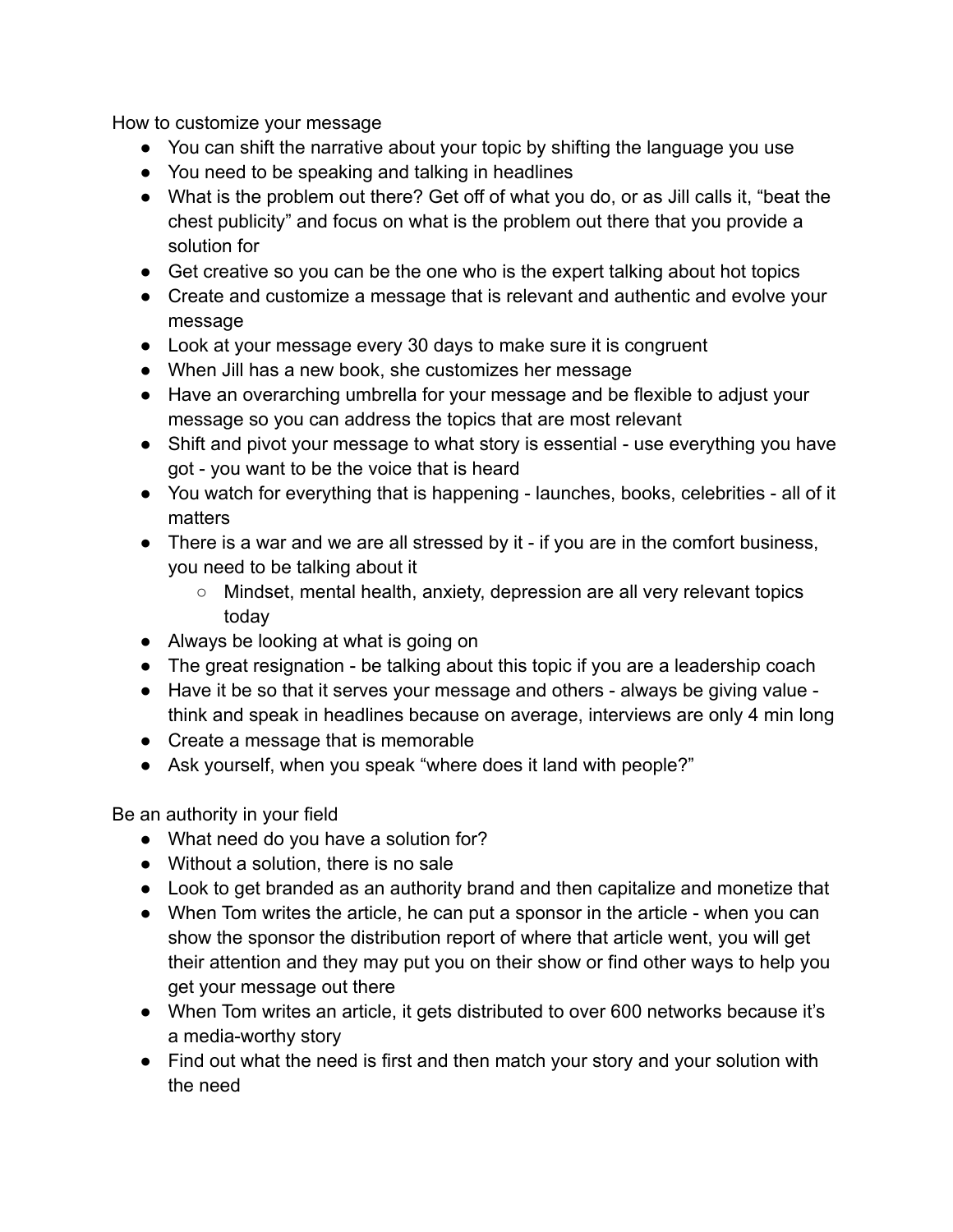● Google and major media networks are starving for stories that address the need

Create the "I have heard of your somewhere syndrome"

- Schedule half an hour a week to be seen and heard
- Write an article and post it on <https://medium.com/>
- Go to i-tunes and look for some podcasts e.g., if you are a leadership coach, write "leadership" in the search and pitch people who are talking about what you are an expert in
- Sign up for Help a Reporter Out <https://www.helpareporter.com/>
	- Look for ways to connect your message with what hot topics are covered
- Go to Google alerts and put in your name and one word e.g., when Jill's book *The Profit of Kindness* came out, she put in the word "kindness" in Google alerts
	- That will help you know when people are talking about your topic

Tap into other networks

- Go on Ted Talks and comment on people who are talking about what you are an expert in, comment on their talk - this allows you to tap into their authority
- *Google My Business* download the app put videos, articles, photos on your page
- What is most important is to find the superhero in your what need do you help? Who would you save?
- Join networking events jump in and be helpful while you are in there
- Clubhouse events
	- $\circ$  Be ready with nuggets that can really add value
	- Sometimes the most basic teachings can create the most impact

Maximize your global market

- Make your message as global as possible
- Watch your jargon and your cultural words
- Present your information differently based on who you are talking to

When promoting a book

- Repeat the title 3-4 times during an interview
- Your book is a new book the whole year it is released
- Focus on your targetted audience
- Speak with certainty
	- On a post-it note have the main points of your message with sound bites they can remember
- Look at what are the relevant holidays for what you are promoting and what you are good at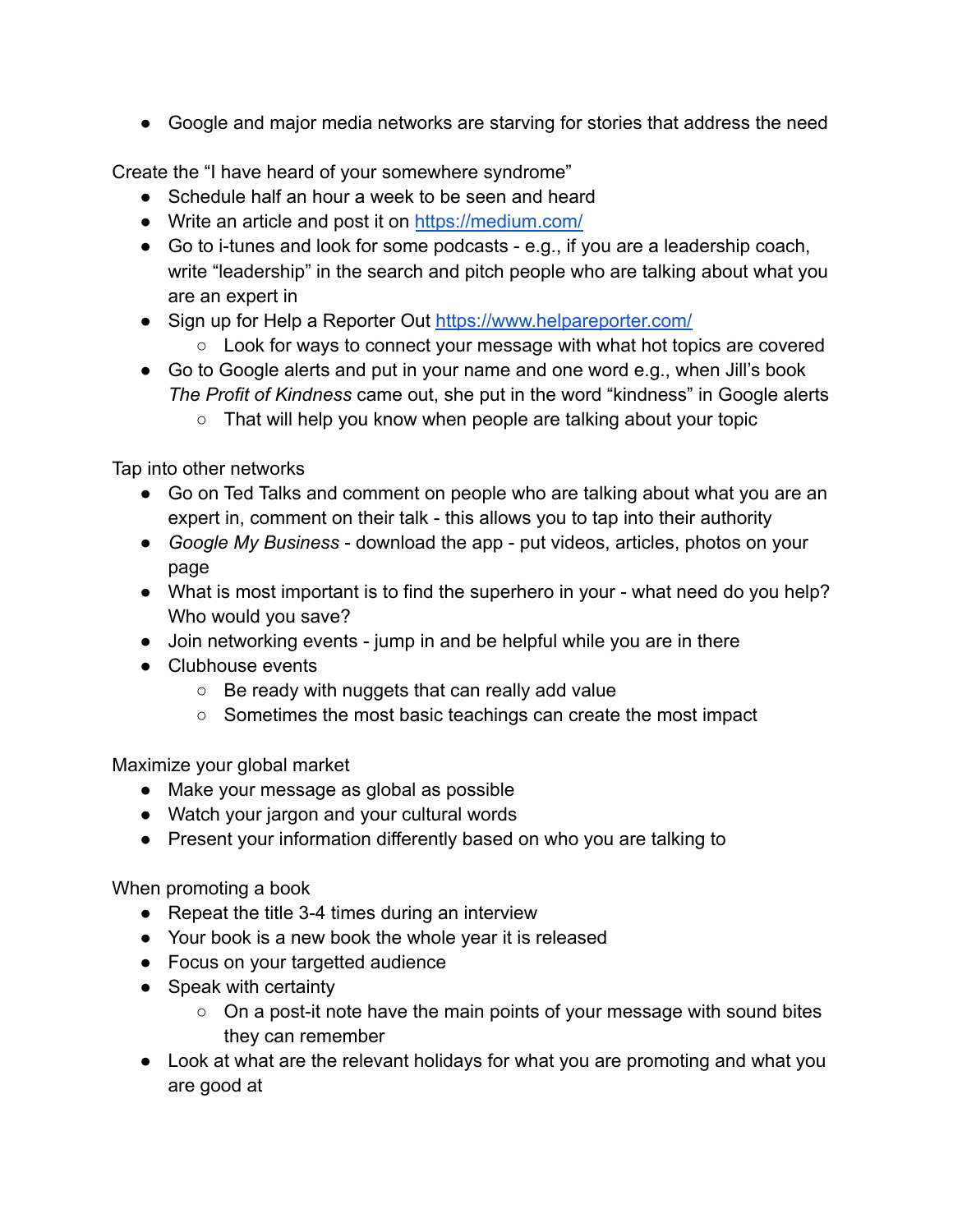- Ie: International woman's month
- <https://nationaldaycalendar.com/>
- Do the interview and drive people to your free gift on your website
- Jill did an optin to her free gift and then they have an option to join a masterclass - when she did that she doubled how many people joined in
- The book is the step up to how people work with you
- Take some things from your book and put them in 500-word articles and post on <https://ezinearticles.com/> and <https://medium.com/>
- Include the words: guarantee, success, you will start attracting ie: I guarantee you will love this

Be known as the expert in your field

- Ie: when there is a tragedy in the news they need a solution to the problem
- It is about the need the people are going through
- Have the story about you in the media before that story happens so you are recognized as the authority in your space
- Get out there and tell the story before they need the story because they will see you as an expert
- Write it to the industry that you are working in
- Do podcast interviews and have someone write an article about the interview that you did - have someone who knows how to master the story about the wisdom you shared on the podcast
- Tom is writing articles about what other people think of Doria.
	- $\circ$  Have a third party person who can tell about the impact you have made in their lives - especially people who are already in the spotlight
- What is the end game? Where is it going to lead and where do you want it to lead? Start seeing yourself as the person who has already got there.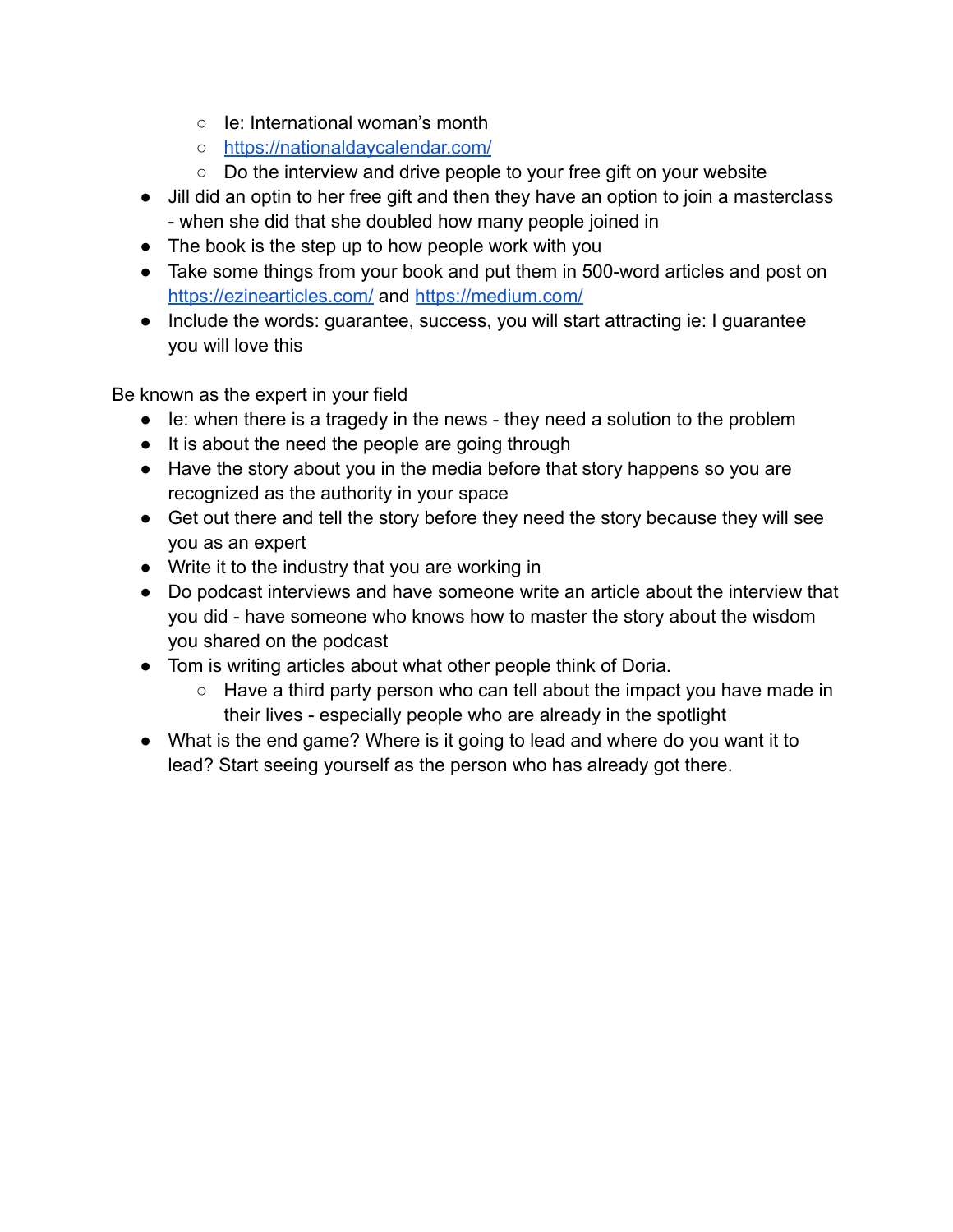#### **Chat Notes**

00:41:23 Connie Benjamin: Connect with Doria Clubhouse @DoriaCordova Also, Follow in Clubhouse the Money & You Club – and get an invitation into Clubhouse's Fridays With Doria event! https://www.facebook.com/DCCordova https://www.linkedin.com/in/dccordova/ https://www.instagram.com/damedccordova/ https://twitter.com/dccordova https://www.facebook.com/moneyandyou https://www.youtube.com/user/MoneyAndYouEducation 00:41:43 Connie Benjamin: Welcome everyone! Who is new to Fridays with Doria today? 00:42:36 Jey Jeyakanthan: Connect with Jey Jey Jeyakanthan 416-458-3586 https://www.linkedin.com/in/jeyjeyakanthan/ LinkedIn Hands On Trainer

https://www.instagram.com/jey\_jeyakanthan/

https://www.facebook.com/SocialMediaInfluencerJey/ \_\_\_\_\_\_\_\_\_\_\_\_\_\_\_\_\_\_\_\_\_\_\_\_\_\_\_\_\_\_\_\_\_\_\_\_\_\_\_\_\_\_\_\_\_\_\_\_\_\_

\_\_\_\_\_\_\_\_\_\_\_\_\_\_\_\_\_\_\_\_\_\_\_\_\_\_\_\_\_\_\_\_\_\_\_\_\_\_\_\_\_\_\_\_\_\_\_\_\_\_

Landed For Success Connecting Businesses & People WorldWide

NETWORK. LEARN. GROW http://www.landedforsuccess.com/ 00:44:02 Barbie Layton: Hi, my name is Barbie Layton and I am a TV host on "You Are Amazing" on The Best You TV Www.youareamazingtv.com and www.thebestyou.tv

I'm also an Soulprint intuitive energy consultant for CEO's and individuals to fall in love with themselves, reanimate their dreams, and become the VIP of their own lives.

www.amethystchamber.com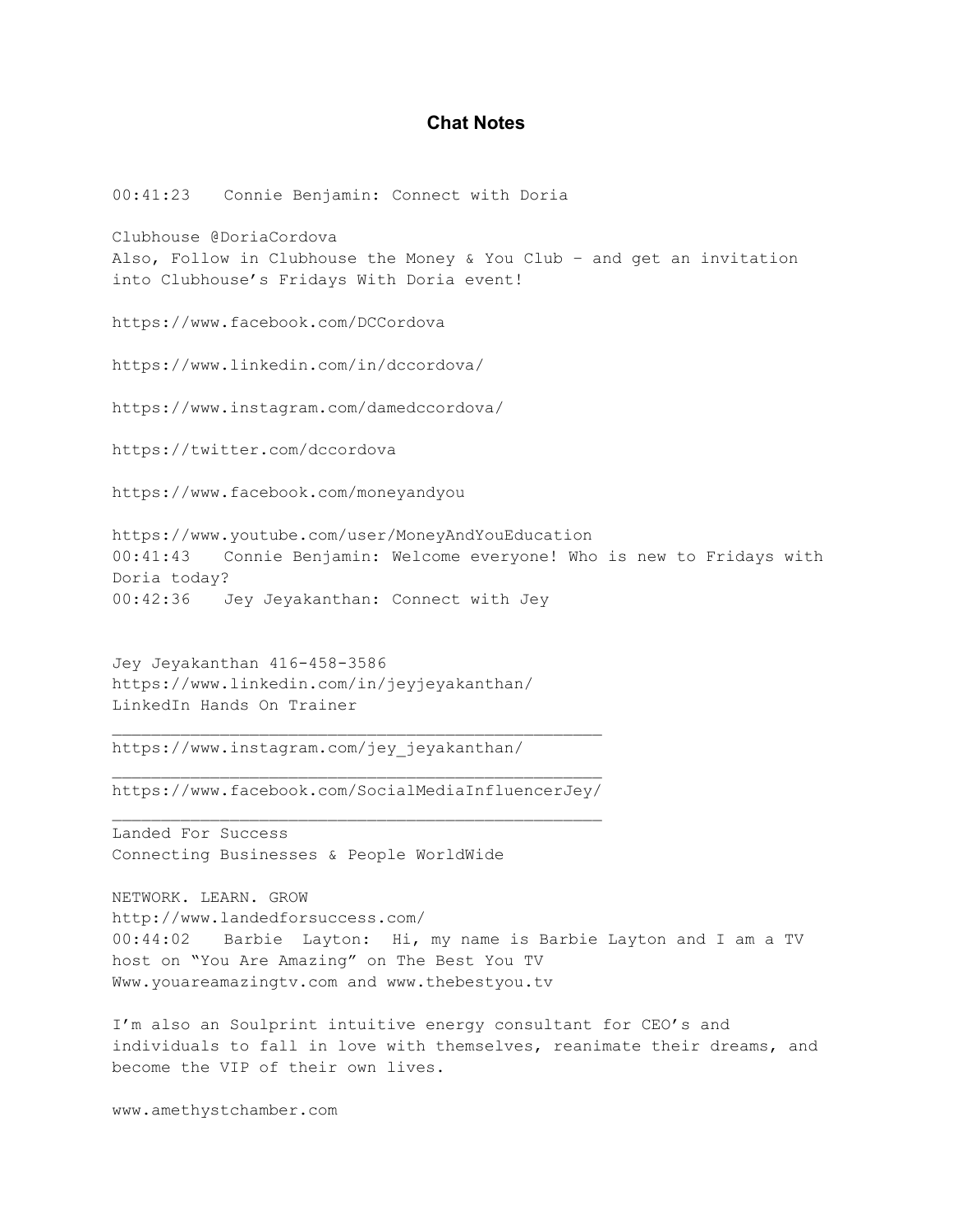I also co-founded an 8 week course to help clear your core wounds at www.theinfinity.life tell them Barbie sent you!

I'm a published author and will be featured in USA Today later this month!

I am a heart-centered conscious entrepreneur and I love to be of service and being a super connector brings me so much joy! So happy and overjoyed to be here with all of you! A V

Check out my interview with Jill Lublin on my channel as well! 00:44:05 Connie Benjamin: Great way to spend a rainy day! 00:45:23 Cindi B Ruiz: Good Evening everyone. Cindi from Fresno, CA. Asking for help to write out a proposal for a business project with products from a Company here in the United States. Blessings to all. 00:45:45 Barbie Layton: You are a rockstar Doria! 00:47:12 Connie Benjamin: https://TopTalentJV.com/ Three 1/2 days of Masterminding with experts / masters / professionals / entrepreneurs -- YOU! Awesome environment to create business relationships - Joint Ventures - March 7 - 9 (8 am - 2 pm PST). 00:47:36 Alice & Michael - IG @samadhiseaofwisdom: Glad You are feeling and looking great Jill! <3 00:48:30 Dame Doria (DC) Cordova: https://businessinnovatorsmagazine.com/fridays-with-doria-friends-will-befeaturing-tom-chesser-on-feb-25th-talking-about-how-to-become-a-trusted-au thority-how-to-create-a-powerful-publicity-campaign/ 00:48:35 Dr. Letitia Wright : All of us can be a brand and authority in our space 00:49:04 Laura Ibarra: Yes! 00:51:31 Dr. Letitia Wright : You want people to talk about you 00:51:45 Dr. Letitia Wright : People pick up his stories 00:51:55 Shirini Miranda: Recognition by third party validation- Tom 00:52:04 Paul Schumann debt help: This is what I do. What I do is debt settlements contract negotiation for businesses and individuals I settle debts at a big discount. No upfront fees and free consultation I help save businesses from drowning in debt. my best sources of clients would be divorce attorneys CPA's, estate attorneys, real estate agents doing business sales, any individuals in California that wants to get rid of their debt. they need some cash to settle it. we do not do payments. no up front fees. i pay referral fees! www.calendly.com/justcallpaul for appointments

https://tribeup.com/profile/paulschumann/

www.linkedin.com/in/paulschumann

paul@wisewealthchoices.com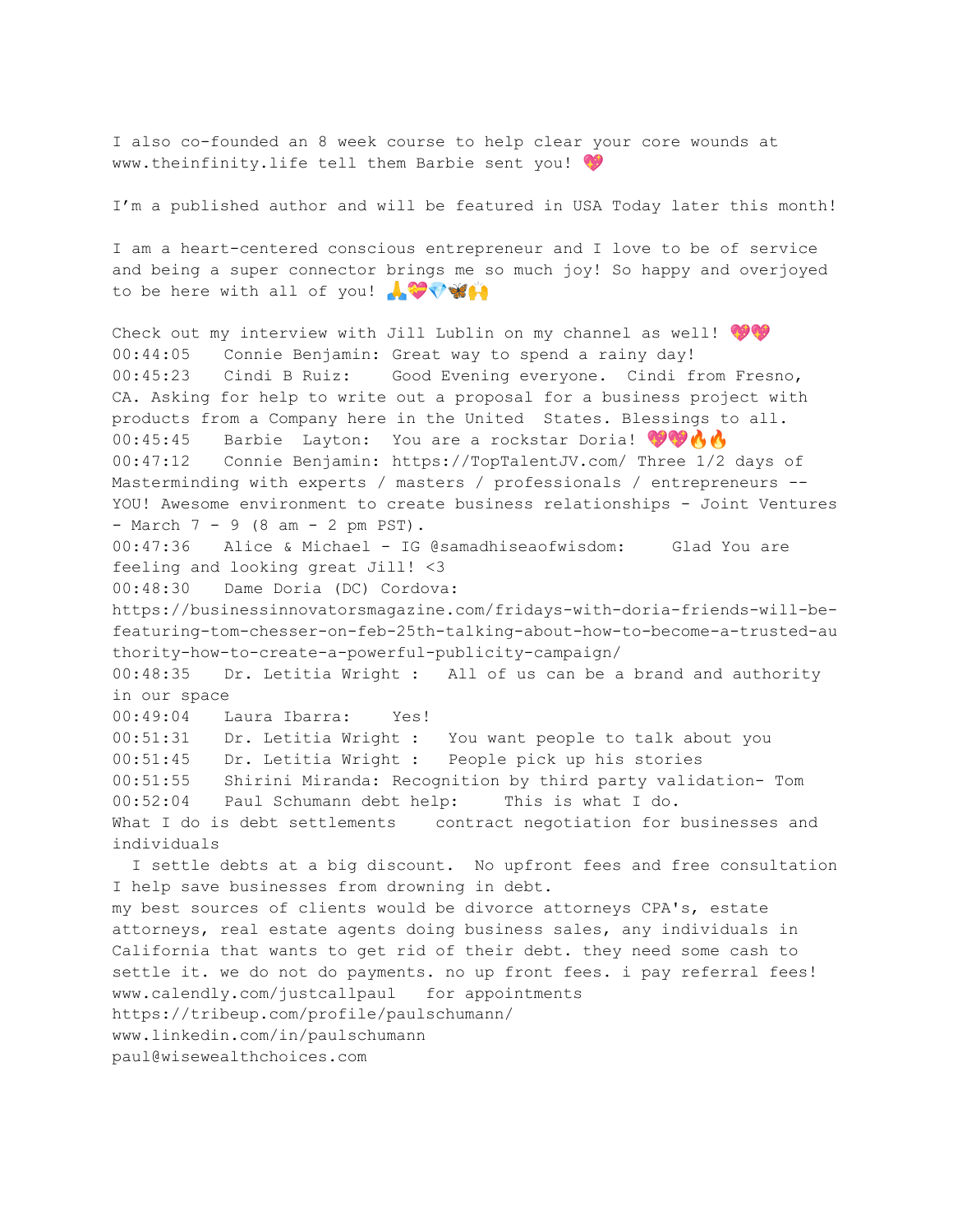00:52:10 UDAY VIPRA: Hello All, this is Uday Vipra from Bangalore India, cofounder with incubatehub.com https://www.linkedin.com/in/uday-vipra-5530095 00:54:07 UDAY VIPRA: I also carry interest around social entrepreneurship and food forestry and work with Uday Kumar from India on this area. 00:55:00 Shirini Miranda: Trust is essential. I heard about you syndrome 00:55:33 Shirini Miranda: 3Ms Monetize Magnetize Multiplies you - Jill 00:56:32 Barbie Layton: Perform under pressure…… dropping facts! 01:00:31 Shirini Miranda: Ask Do I believe in my gift? - Jay 01:00:48 Cindi B Ruiz: Go Jay! 01:02:20 Connie Benjamin: Receive Tom's Free Gift - 9 Ways To Find The Superhero in You: https://mail.google.com/mail/u/0/?tab=rm#search/riseupmediamarketing%40gma il.com/FMfcgzGmvBjskwlWznLGhqBncSWLwDWP?projector=1&messagePartId=0.19 01:02:28 Connie Benjamin: Connect with Tom: LinkedIn: https://www.linkedin.com/in/tomchesser/ Twitter:https://twitter.com/TomChesser5 Facebook: https://www.facebook.com/tom.chesser2 Facebook business page: https://www.facebook.com/profile.php?id=100057648331698 Rise Up Media & Marketing Digital Business Card, Mobile App, and Personalized Mobile Interactive Website - https://riseupmedia-marketing.vcardinfo.com/ 01:05:49 Connie Benjamin: Receive Jill Lublin's Publicity Action Guide - http://PublicityCrashCourse.com/freegift Calendar link: http://JillLublin.com/schedule 01:05:57 Connie Benjamin: Jill Lublin's Kindness Circles http://JillLublin.com/kindnesscircles Check out Jill's popular VIRTUAL Publicity Crash Course! One Day Get It Done Class http://PublicityCrashCourse.com Website: http://JillLublin.com, http://PublicityCrashCourse.com Email: support@JillLublin.com Learn more about Jill: LinkedIn: http://linkedin.com/in/jilllublin Twitter:http://twitter.com/JillLublin Instagram: http://instagram.com/jilllublin Facebook: http://facebook.com/jilllublin Facebook business page: http:// facebook.com/publicitycrashcourse Clubhouse: https://clubhouse.com/@jilllublin Website: http://JillLublin.com Website: http://PublicityCrashCourse.com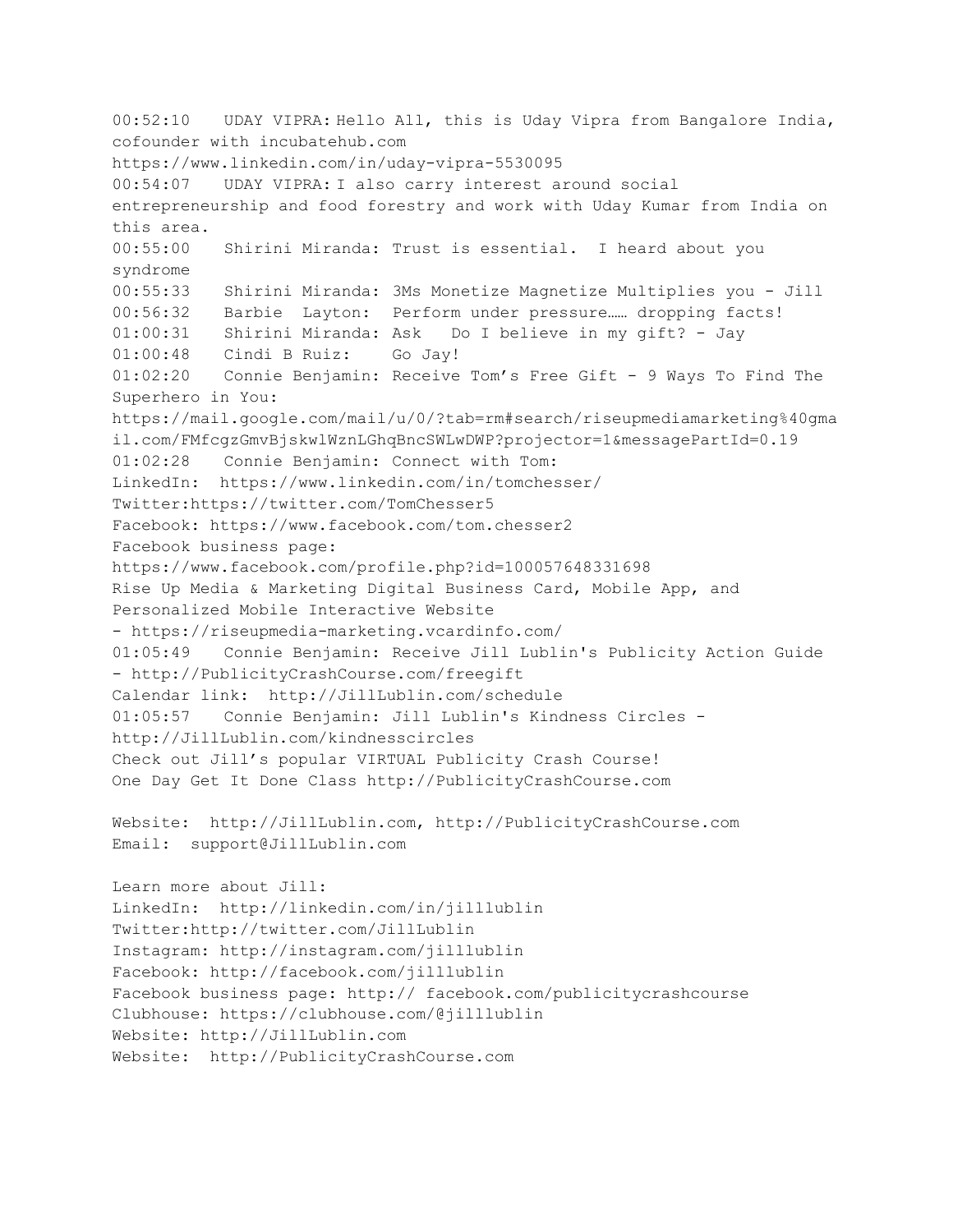01:07:41 Alice & Michael Ig @samadhiseaofwisdom: Great Wisdom from Masterful Mirrors reflecting and projecting deeper pearls and diamonds of Truth that anything and everything is possible! Have an appointment in a couple of minutes to share and serve this to Y(Our) Samadhi Students so I will definitely watch the replay! Appreciate All of You saying Yes to Love … Yes to Life … Yes to … YOU!!! Love You All! 01:08:17 Connie Benjamin: https://MoneyandYou.com will be back live in San Diego again: April 6 - 9 Doria has an awesome Affiliate program – another Income Generating Activity or to create being in the event, please contact her: info@moneyandyou.com or text her office: 1 619 224 8880 - thank YOU. Would love you there! Always looking for JV partners to collaborate -- to support us all in expanding our global markets. 01:08:29 Connie Benjamin: Access To Cash: The New Definition of Wealth… And It's Not What You Think It Is - is now available for only \$1.97 USD for a limited time! Go to www.AccessToCashBook.com for the Amazon link and to read about the Bonus Gift: Chapter 2 of the Money-Making Systems Manual – 20-Page Personal Productivity System 01:08:45 Alice & Michael Ig @samadhiseaofwisdom: YES!!! Love Doria & Money & You!!! 01:09:24 Barbie Layton: I just finished Jill's 8 week course and publicity crash course and it was awesome! Highly recommend!  $\bullet \bullet \bullet \bullet$ 01:10:02 Dame Doria (DC) Cordova: Tribe of Mentors By Timothy Ferris – M&Y grad mentions M&Y! 01:10:27 Connie Benjamin: Tribe of Mentors 01:11:00 Dr. Serge Gravelle (GlobalSparks): Bonjour to all! I'm supporting 3 of our M&Y + BSE grads with their new tool for non-profit entities to be able to do fundraising at no cost. If you know any non-profit entity(ies) who could benefit from fundraising, please refer them to https:/goglobalsparks.com/1plucky 01:11:13 Connie Benjamin: https://MoneyandYou.com will be back live in San Diego again: April 6 - 9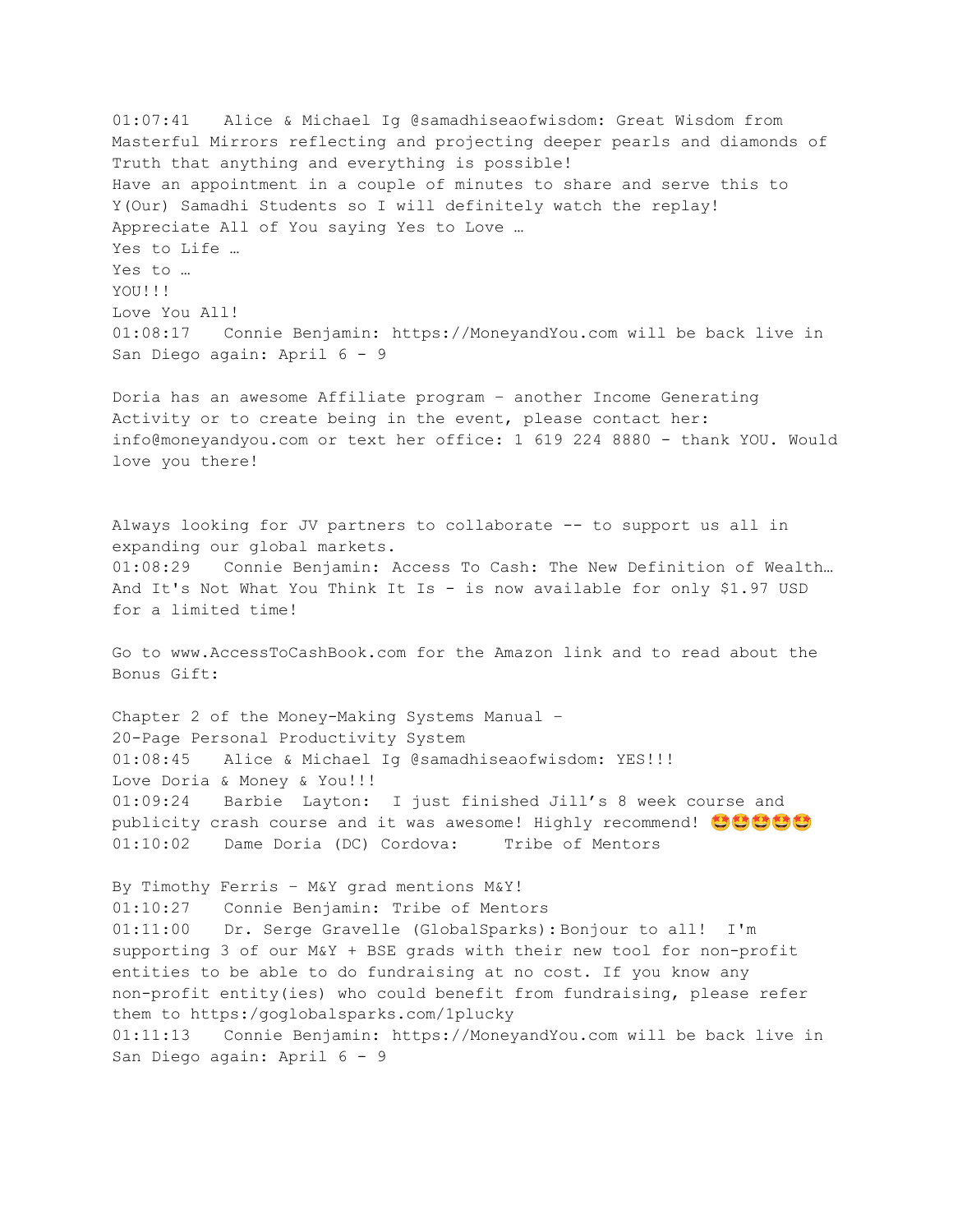Doria has an awesome Affiliate program – another Income Generating Activity or to create being in the event, please contact her: info@moneyandyou.com or text her office: 1 619 224 8880 - thank YOU. Would love you there!

Always looking for JV partners to collaborate -- to support us all in expanding our global markets. 01:13:59 Barbie Layton: Service is always the way! 01:16:08 Helice "Grandma Sparky" Bridges: Jill is brilliant. She's not only a long-time friend, she's helped me get global recognition! with one headline. You deserve the to be in Money and You...it has enhanced my life so that I could show how to save lives and enhance self-esteem in a 6 0 seconds or less. be interviewed on Forbes Love to tell you more www.BlueRibbons.org email me Sparky@BlueRibbons.org 01:16:53 Shirini Miranda: Without a solution, there is no sale. - Tom 01:17:07 Dame Doria (DC) Cordova: @Helice is the OG of love and teaching everyone that WHO YOU ARE MATTERS! MAKES A DIFFERENCE! 01:19:27 Shirini Miranda: You are a solution provider. Match the need. - Tom 01:19:54 Barbie Layton: Whoooooohooooo! 01:20:18 Barbie Layton: #lifehacks 01:20:43 Jey Jeyakanthan: Connect with Jey

Jey Jeyakanthan - 416-458-3586 LinkedIn: https://www.linkedin.com/in/jeyjeyakanthan/ LinkedIn Hands On Trainer

 $\_$  , and the set of the set of the set of the set of the set of the set of the set of the set of the set of the set of the set of the set of the set of the set of the set of the set of the set of the set of the set of th

Instagram:https://www.instagram.com/jey\_jeyakanthan/

Facebook:https://www.facebook.com/SocialMediaInfluencerJey/  $\Box$ 

NETWORK. LEARN. GROW-Connecting Businesses & People WorldWide http://www.landedforsuccess.com/

Facebook Group:https://www.facebook.com/groups/GTADigitalMarketing/  $\Box$ 

01:20:53 Jill C. Lublin: Helice Bridges is the spark of life. She is the founder the Blue Ribbon movement. Who you are makes a difference Helice! 01:21:36 Connie Benjamin: Receive Jill Lublin's Publicity Action Guide - http://PublicityCrashCourse.com/freegift Calendar link: http://JillLublin.com/schedule 01:22:32 Connie Benjamin: Jill Lublin's Kindness Circles http://JillLublin.com/kindnesscircles Check out Jill's popular VIRTUAL Publicity Crash Course! One Day Get It Done Class http://PublicityCrashCourse.com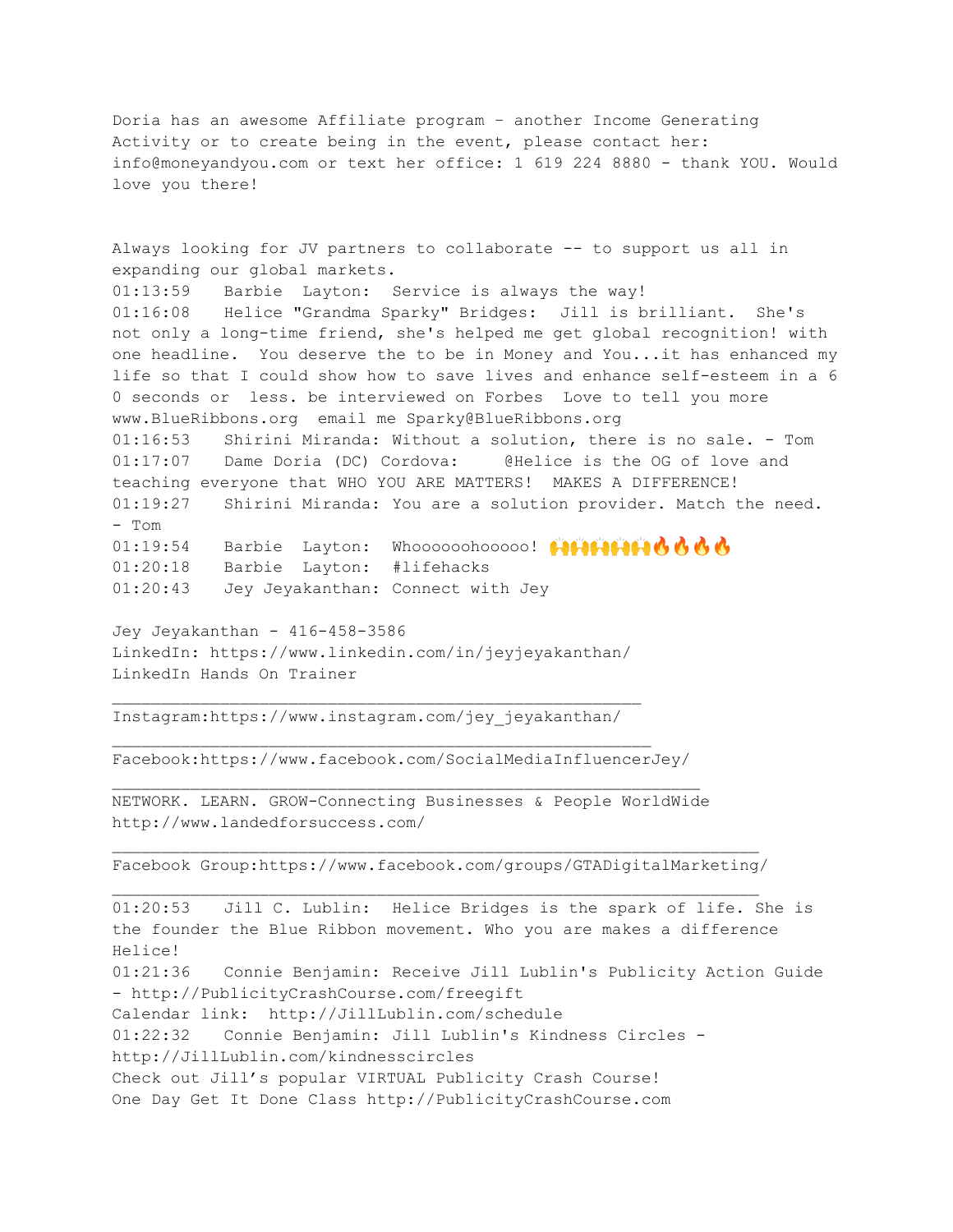Website: http://JillLublin.com, http://PublicityCrashCourse.com Email: support@JillLublin.com Learn more about Jill: LinkedIn: http://linkedin.com/in/jilllublin Twitter:http://twitter.com/JillLublin Instagram: http://instagram.com/jilllublin Facebook: http://facebook.com/jilllublin Facebook business page: http:// facebook.com/publicitycrashcourse Clubhouse: https://clubhouse.com/@jilllublin Website: http://JillLublin.com Website: http://PublicityCrashCourse.com 01:24:54 Connie Benjamin: https://blueribbons.org/order/blue-ribbons/2 01:25:48 Alice & Michael Ig @samadhiseaofwisdom: Got to go … Love You All! Halice I messaged You and would Love for You to Consciously Connect and Collaborate with my Wife! 01:25:53 Helice "Grandma Sparky" Bridges: www.BlueRibbons.org order Blue Ribbons and find out how to order Blue Ribbons. Find out how your kids can lead our programs and save lives in a minute or less. Email me Sparky@BlueRibbons.org 01:26:13 Alice & Michael Ig @samadhiseaofwisdom: Love You Jill! Excited to Consciously Connect soon! 01:27:10 Connie Benjamin: https://www.helpareporter.com/ 01:27:38 Paul Schumann debt help: read Helices story in the first chicken soup book. it is heart wrenching. . 01:28:51 Helice "Grandma Sparky" Bridges: Paul Schumann and I go back 35 years. What a great human being who I trust to help me in every way. 01:30:49 Paul Valach: That's what i do …Google My Business development 01:31:17 Carol Dysart: THese are such great points. 01:31:27 Connie Benjamin: Receive Tom's Free Gift - 9 Ways To Find The Superhero in You: https://mail.google.com/mail/u/0/?tab=rm#search/riseupmediamarketing%40gma il.com/FMfcgzGmvBjskwlWznLGhqBncSWLwDWP?projector=1&messagePartId=0.19 Connect with Tom: LinkedIn: https://www.linkedin.com/in/tomchesser/ Twitter:https://twitter.com/TomChesser5 Facebook: https://www.facebook.com/tom.chesser2 Facebook business page: https://www.facebook.com/profile.php?id=100057648331698 Rise Up Media & Marketing Digital Business Card, Mobile App, and

Personalized Mobile Interactive Website

- https://riseupmedia-marketing.vcardinfo.com/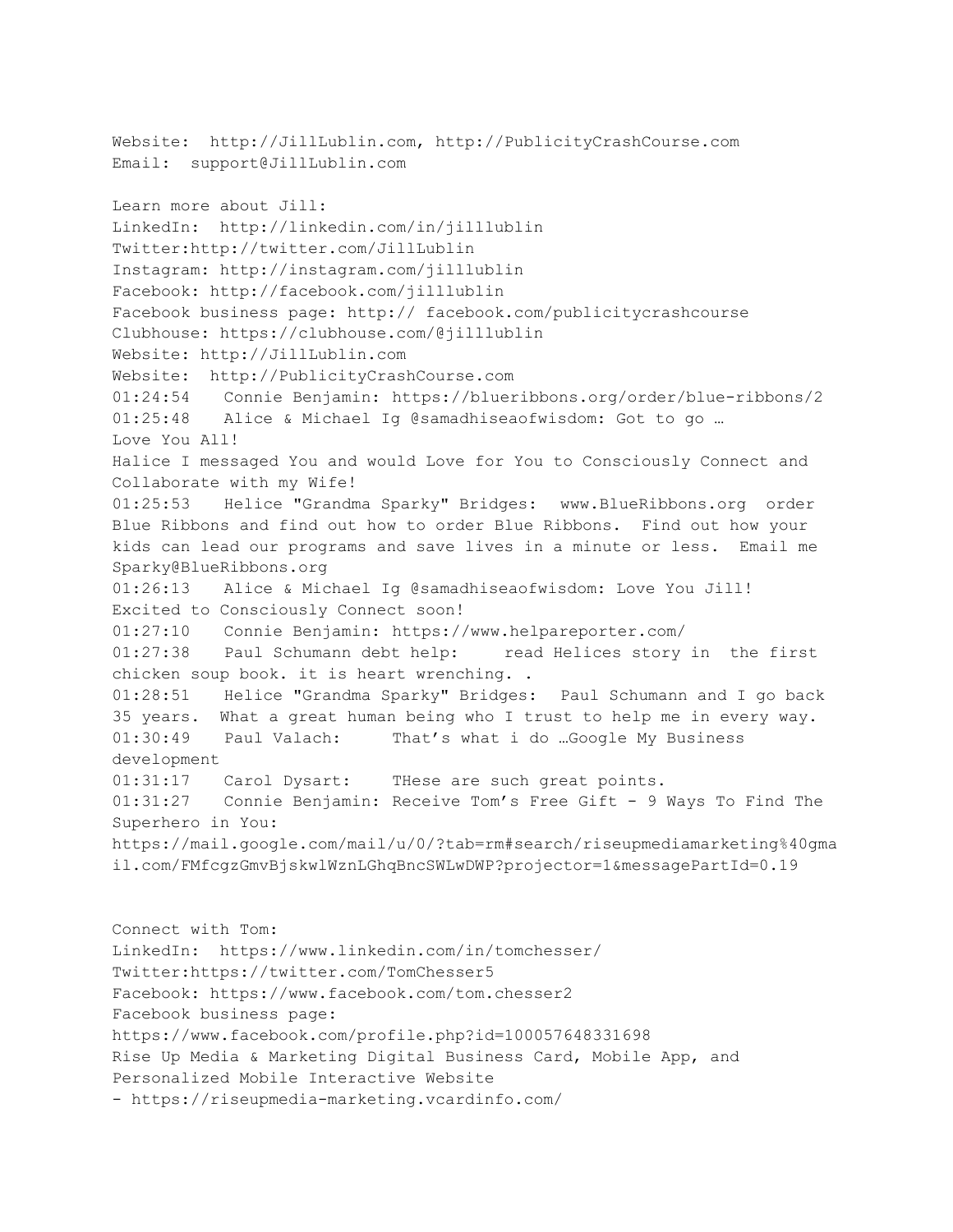01:31:42 Dame Doria (DC) Cordova: Ho'oponopono will be at 11 am Pacific instead of 9 am next week! 01:32:38 Connie Benjamin: https://MoneyandYou.com will be back live in San Diego again: April 6 - 9

Doria has an awesome Affiliate program – another Income Generating Activity or to create being in the event, please contact her: info@moneyandyou.com or text her office: 1 619 224 8880 - thank YOU. Would love you there!

Always looking for JV partners to collaborate -- to support us all in expanding our global markets. 01:33:40 Connie Benjamin: Gifts to keep YOU going through the Global Paradigm Shift!

A gift to support you in building your Economic Engine at https://moneyandyou.com - Excellerated Business Success Model - how to create, build and grow a socially-responsible organization.

Experiential Exercise https://fridayswithdoria.com/recovery-magical-exercises/ Do the Recovery Magical Exercises to support you in clearing multi-generational financial decisions that have been activated during the pandemic or in life... These exercises have been done by some of the financial masters / experts / best selling authors that you see everywhere... 01:33:50 Connie Benjamin: https://www.leverageto.cash – only \$67.

In this easy-to-follow Online Course, you will learn distinctions for leveraging your time, money, resources, networks… your energy!

Doria shares distinctions to be more productive which will support you in staying focused on more income-generating activities. You will learn how to separate out the activities you are doing that generate CASH and focus on them. Finally, you will learn the ultimate lesson in LEVERAGE which is to move your business past yourself.

01:34:55 Connie Benjamin: http://MoneyandYou.com/EvolveXP event and meet our global social entrepreneurs. If you have wanted to expand your global markets with loving entrepreneurs, we are for you! It's not a Zoom training - there will be interactive / transformation exercises - as close as we can get to our 42-year old https://MoneyandYou.com program… The next event is being held AsiaPac hours 5 pm - 12 am - March 3 & 4 01:36:37 Shirini Miranda: Uplift your deservability level. Refine your message.- Dame Doria

01:37:22 Connie Benjamin: Support this beautiful project to empower the Homeless that is being led by Dr. Letitia Wright (Crowdfunding expert)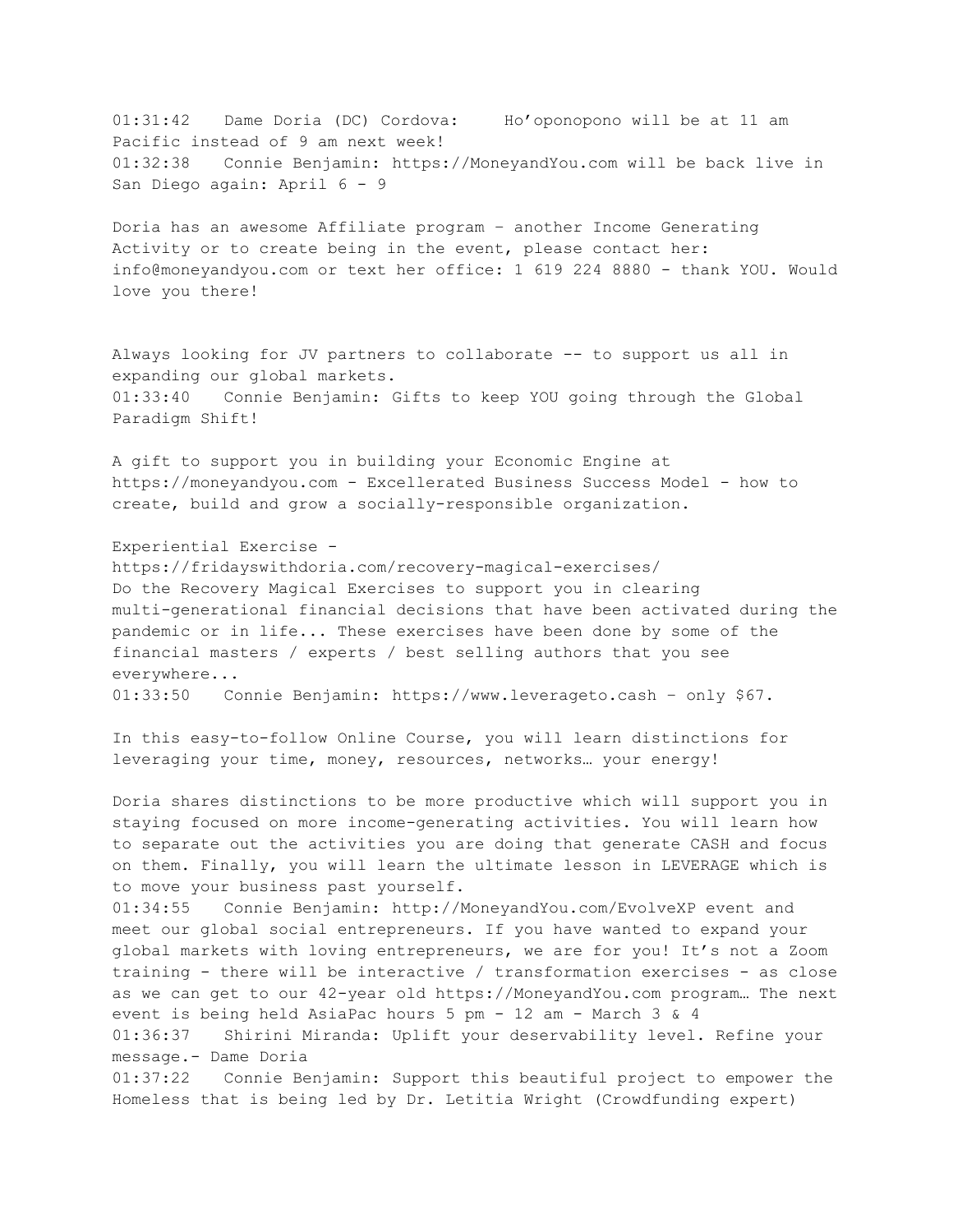http://www.adoptahomeless.org - please connect with her for this loving project - http://www.wrightplacetv.com 909 235 9744 drletitia@wrightplacetv.com 01:46:53 Connie Benjamin: Next Fridays With Doria: HO'OPONOPONO PRAYER BY ZOOM & CLUBHOUSE get link at: https://FridaysWithDoria.com - 11 am California next Friday to include our East Coast - European / African friends / network! 01:50:28 )'( Lanai )'(: Beautiful, Beautiful, BEAUTIFUL, JILL♥️ 01:50:44 Connie Benjamin: Do you love LIGHT HEALING? Do you love HEALTH?

#### https://LifeWave.com/ChrisMentzel

Doria highly recommends the Nanotechnology - Stem Cells - Light-based Patches for Health, Vitality and Youthfulness - she has been using since the beginning of the Covid Pandemic to keep her immune system strong

Do you love PROSPERITY? Business Opportunity for powerful, influential networkers who are looking for ULTIMATE LEVERAGE while bringing Light Wealth Health to the world... If you are not interested, who do you know? You can benefit tremendously from the introduction..

This 4-minute video shows the success of relieving pain on horses and animals https://www.youtube.com/watch?v=BJ8EA0fANl0 If you know horse owners, pass the word! 01:50:52 Connie Benjamin: DISC Profile system. Our Business School Instructor, Carol Dysart, has this wonderful gift for you: https://globalsparks.com/moneyandyou/freedisc

Legal Shield is a great service to have to ask for quick legal support and forms as part of the low price membership fee: https://global888enterprises.wearelegalshield.com/- this doesn't replace the need for great legal support. 01:51:06 Shirini Miranda: You need to know who you are talking to. - Jill 01:52:25 Dr. Letitia Wright : Hey Gordon! 01:53:38 Helice "Grandma Sparky" Bridges: I'm 80 years young. on fire to show kids and adults how to eradicate bullying in 60 seconds or less. See Blue Ribbon movie #1 for 10 weeks on YouTube. www.BlueRibbons.org Contact me directly Sparky@BlueRibbons.org 01:55:09 Connie Benjamin: https://nationaldaycalendar.com/ 01:55:11 Gordon So: Join us for our International Women's Day Online Summit https://www.landedforsuccess.com/elitewomeninpower 01:56:18 Connie Benjamin: Receive Jill Lublin's Publicity Action Guide - http://PublicityCrashCourse.com/freegift Calendar link: http://JillLublin.com/schedule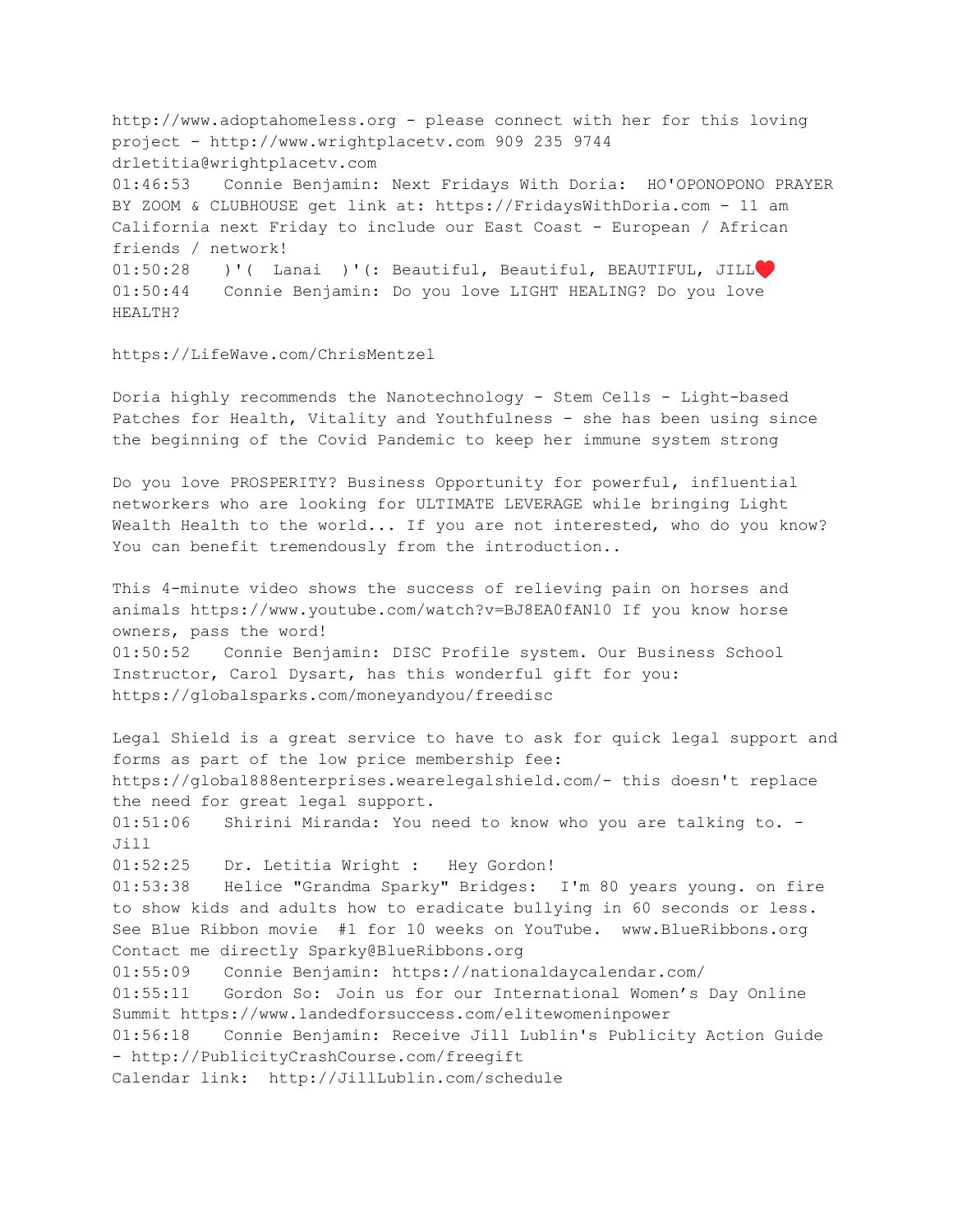01:57:03 Paul Schumann debt help: Carole's book www.themenopausemillionairebook.com it goes to amazon 01:57:27 Connie Benjamin: One Day Get It Done Class http://PublicityCrashCourse.com 01:58:22 Connie Benjamin: https://ezinearticles.com/ 01:59:01 Chris Mentzel: Find Carole's book here: https://www.amazon.com/s?k=Carole+Hodges 01:59:59 Chris Mentzel: Find Doria's book here: https://www.amazon.com/s?k=Doria+Cordova 02:02:29 Connie Benjamin: Check out Jill's popular VIRTUAL Publicity Crash Course! Use the code "stayvisible" so you can receive the super pandemic recovery pricing! One Day Get It Done Class http://PublicityCrashCourse.com 02:03:15 Chris Mentzel: These links generate a search on Amazon and increase the author's visibility. Or use https://www.amazon.com/s?k=menopause+millionaire to increase visibility for the keywords. 02:07:00 Shirini Miranda: Speak in language that leave no doubt in people's minds. - JIll 02:07:12 Tom Chesser: Sorry, I lost power, internet. I would love to connect with everybody. Here is my email riseupmediamarketing@gmail.com 02:08:08 Connie Benjamin: Receive Jill Lublin's Publicity Action Guide - http://PublicityCrashCourse.com/freegift Calendar link: http://JillLublin.com/schedule Jill Lublin's Kindness Circles - http://JillLublin.com/kindnesscircles Check out Jill's popular VIRTUAL Publicity Crash Course! Use the code "stayvisible" so you can receive the super pandemic recovery pricing! One Day Get It Done Class http://PublicityCrashCourse.com 02:08:45 Carol Dysart: THANKS for the reminder Jill... People can ask me more about the Kids-DISC at PeopleSmartAcademy.com/kids-disc! 02:10:12 Paul Valach: The DISC system is amazing, see Carol to get the details..and take her free offer! 02:10:31 Connie Benjamin: Receive Tom's Free Gift - 9 Ways To Find The Superhero in You: https://mail.google.com/mail/u/0/?tab=rm#search/riseupmediamarketing%40gma il.com/FMfcgzGmvBjskwlWznLGhqBncSWLwDWP?projector=1&messagePartId=0.19 02:11:17 Yuji Shimada JPN:I have to leave! See all of you in two weeks!Thank you Yuji Shimada, Hamamatsu Japan 02:11:36 Connie Benjamin: @Yuji thank you for joining us! It was great to see you here! 02:14:46 Carol Dysart: I can't wait to chat with you about your needs for PeopleSmart Skills, whether it be as a parent, a partner, a teacher or a business owner. I'd love to meet with you for 15-20 minute conversation to see how I can help you at https://Calendly.com/peoplesmart.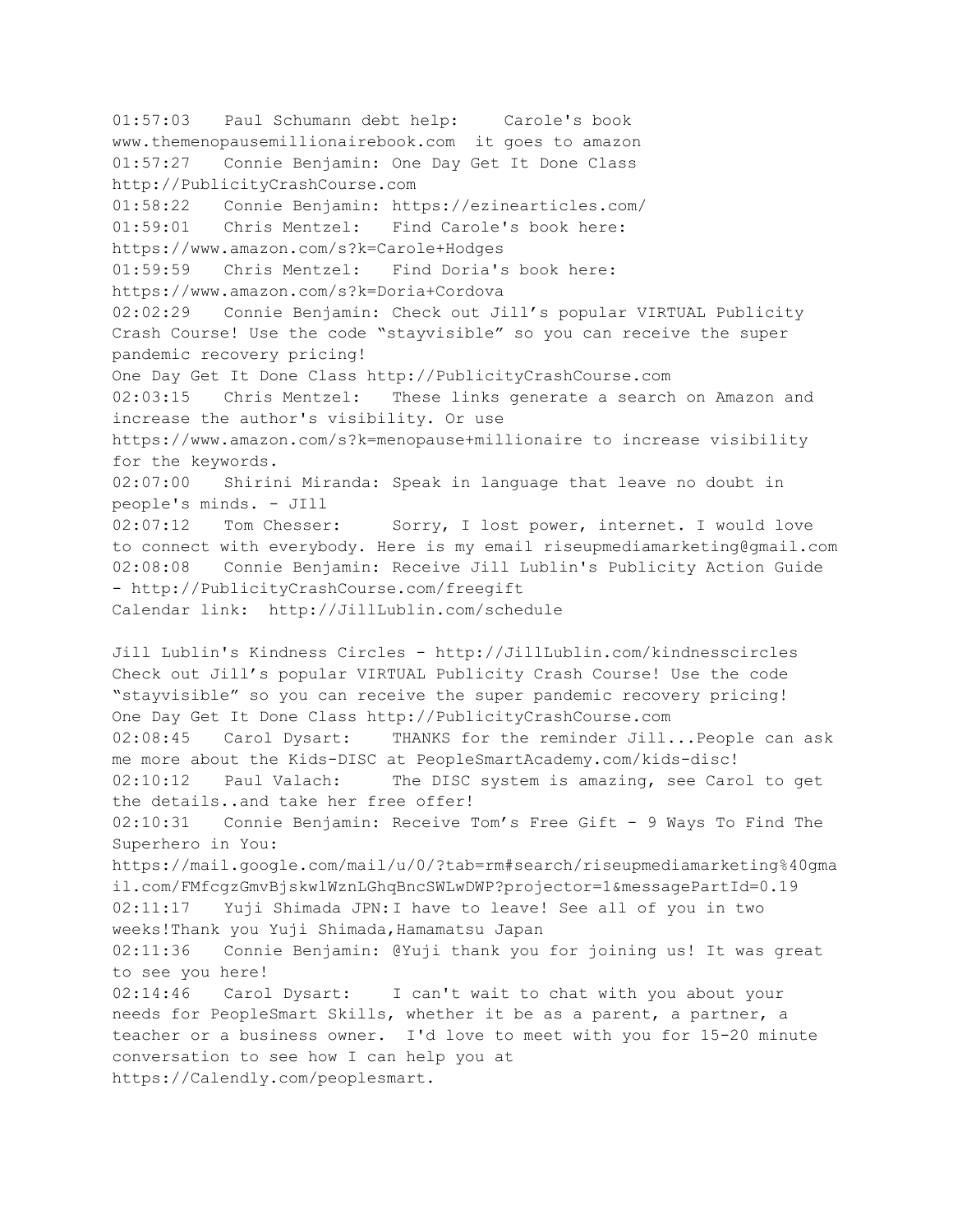02:15:18 Connie Benjamin: Dame Marcia Martin was Doria's mentor! She shares her extraordinary teachings about leadership, communication, and achieving championship results in the Marcia Martin Club - an online digital library of powerful workshops and seminars that will help you succeed in your life and business. https://www.marciamartinclub.com/ 02:16:54 Connie Benjamin: Paul is incredible!

02:18:54 Carole Hodges: Smart women can make dumb mistakes. I help women avoid financial pitfalls. My book, The Menopause Millionaire is available on Amazon. And you can learn to go from mid-life to magnificent at https://carolehodges.com

02:21:17 Carole Hodges: Reach out to paul at justcallpaul@gmail.com 02:22:05 Connie Benjamin:

https://www.amazon.com/Menopause-Millionaire-Prosperity-Meaning-Second-ebo ok/dp/B09PNX46HT

02:22:22 gaynorbranton: We all know we learn from failures in life, how much better to seek help, learn from that and help other businesses know that there may be a solution which can be difficult to see without assistance. We sometimes can't see the way through difficulties. 02:24:32 Paul Schumann debt help: What I do is debt settlements contract negotiation for businesses and individuals

I settle debts at a big discount. No upfront fees and free consultation I help save businesses from drowning in debt.

my best sources of clients would be divorce attorneys CPA's, estate attorneys, real estate agents doing business sales, any individuals in California that wants to get rid of their debt. they need some cash to settle it. we do not do payments. no up front fees. i pay referral fees! www.calendly.com/justcallpaul for appointments

https://tribeup.com/profile/paulschumann/

www.linkedin.com/in/paulschumann

paul@wisewealthchoices.com

02:27:51 Connie Benjamin: Receive Tom's Free Gift - 9 Ways To Find The Superhero in You:

https://mail.google.com/mail/u/0/?tab=rm#search/riseupmediamarketing%40gma il.com/FMfcgzGmvBjskwlWznLGhqBncSWLwDWP?projector=1&messagePartId=0.19 02:28:12 Paul Schumann debt help: Helices story is about a child who did not commit suicide because of a blue ribbon. i cry every time i read it or tell the story. in the first chicken soup book.

```
02:30:49 Connie Benjamin: Connect with Tom:
```
LinkedIn: https://www.linkedin.com/in/tomchesser/

Twitter:https://twitter.com/TomChesser5

Facebook: https://www.facebook.com/tom.chesser2

Facebook business page:

https://www.facebook.com/profile.php?id=100057648331698

Rise Up Media & Marketing Digital Business Card, Mobile App, and Personalized Mobile Interactive Website

- https://riseupmedia-marketing.vcardinfo.com/